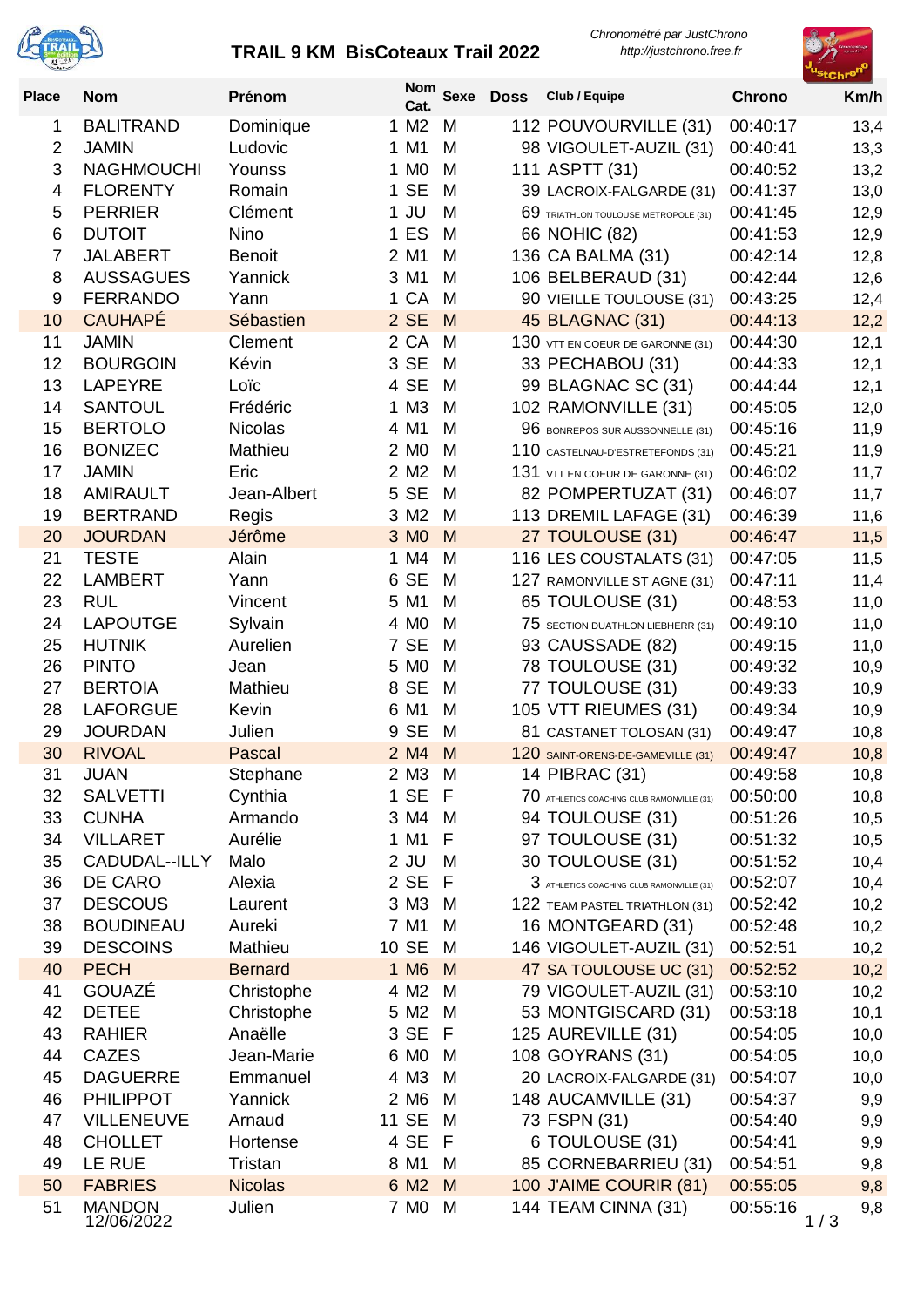

## **TRAIL 9 KM BisCoteaux Trail 2022**

*Chronométré par JustChrono http://justchrono.free.fr*



| <b>Place</b> | <b>Nom</b>                     | Prénom                    | <b>Nom</b><br>Cat.       | <b>Sexe</b> | <b>Doss</b> | Club / Equipe                                                  | <b>Chrono</b>        | Km/h       |
|--------------|--------------------------------|---------------------------|--------------------------|-------------|-------------|----------------------------------------------------------------|----------------------|------------|
| 52           | DA ROS                         | Manon                     | 5 SE                     | F           |             | 95 TOULOUSE (31)                                               | 00:55:33             | 9,7        |
| 53           | <b>GOUBE</b>                   | Gil                       | 4 M4                     | M           |             | 54 CP LOISIRS (31)                                             | 00:56:28             | 9,6        |
| 54           | <b>LECHEVALIER</b>             | Clément                   | $3$ JU                   | M           |             | 149 GRATENTOUR (31)                                            | 00:56:29             | 9,6        |
| 55           | <b>FRIARD</b>                  | Vincent                   | 5 M3                     | M           |             | 83 COLOMIERS (31)                                              | 00:56:50             | 9,5        |
| 56           | <b>HAMADI</b>                  | Rabah                     | 6 M3                     | M           |             | 138 VTT EN COEUR DE GARONNE (31)                               | 00:57:02             | 9,5        |
| 57           | <b>VEDOVATO</b>                | Serge                     | 1 M7                     | M           |             | 61 REBIGUOIS (31)                                              | 00:57:13             | 9,4        |
| 58           | <b>AMAR</b>                    | Sandrine                  | 2 M1                     | F           |             | 109 ALBI (81)                                                  | 00:57:17             | 9,4        |
| 59           | <b>BESSIERE</b>                | Damien                    | 9 M1                     | M           |             | 9 TOULOUSE (31)                                                | 00:57:19             | 9,4        |
| 60           | <b>BOUGAIRE</b>                | <b>Nathalie</b>           | 1 M <sub>2</sub>         | F           |             | 140 S/L ATHLE 632 TOURNEFEUILLE (31)                           | 00:57:22             | 9,4        |
| 61           | SEDONI-CARAYO Karine           |                           | 1 M4                     | F           |             | 141 S/L ATHLE 632 TOURNEFEUILLE (31)                           | 00:57:22             | 9,4        |
| 62           | COUTANCEAU                     | Laurent                   | 7 M <sub>2</sub>         | M           |             | 8 VOLANT SAINT MARTIN (31)                                     | 00:57:24             | 9,4        |
| 63           | <b>FAILLOT</b>                 | Mathilde                  | 3 M1                     | F           |             | 36 TOULOUSE (31)                                               | 00:57:33             | 9,4        |
| 64           | <b>PEREZ</b>                   | Gabrielle                 | 4 M1                     | F           |             | 107 VTT COEUR GARONNE (31)                                     | 00:57:37             | 9,4        |
| 65           | <b>DUBROCA</b>                 | Clement                   | 12 SE                    | M           |             | 42 TOULOUSE (31)                                               | 00:57:53             | 9,3        |
| 66           | <b>BONNET</b>                  | Christian                 | 7 M3                     | M           |             | 48 MURET (31)                                                  | 00:57:54             | 9,3        |
| 67           | <b>BOMSTAIN</b>                | Jonathan                  | 10 M1                    | M           |             | 38 TOULOUSE (31)                                               | 00:58:04             | 9,3        |
| 68           | NAE-REJO                       | Maria                     | 5 M1                     | F           |             | 64 NOVES (13)                                                  | 00:58:11             | 9,3        |
| 69<br>70     | <b>ANTONY</b><br><b>DUPONT</b> | Eric                      | 5 M4<br>11 M1            | M<br>M      |             | 135 COLOMIERS (31)                                             | 00:58:36             | 9,2        |
| 71           | <b>MAMPRIN</b>                 | <b>Benjamin</b><br>Simone | 1 M6                     | F           |             | 101 TOULOUSE (31)<br>46 FOULEES 32/LES COUDOUS DE LA SAVE (32) | 00:58:53<br>00:59:02 | 9,2<br>9,1 |
| 72           | <b>DRAPIER</b>                 | Chrystel                  | 2 M4                     | F           |             | 128 S/L ATHLE 632 TOURNEFEUILLE (31)                           | 00:59:07             | 9,1        |
| 73           | <b>FERRANDO PETF Nicole</b>    |                           | 6 M1                     | F           |             | 145 BPBO 31 (31)                                               | 00:59:07             | 9,1        |
| 74           | <b>TOURNIER</b>                | Emilie                    | 7 M1                     | F           |             | 63 TOULOUSE (31)                                               | 00:59:23             | 9,1        |
| 75           | <b>PORTES</b>                  | Rémi                      | 8 M <sub>0</sub>         | M           |             | 115 COLOMIERS (31)                                             | 00:59:59             | 9,0        |
| 76           | <b>MIDANI</b>                  | lyad                      | 6 M4                     | M           |             | 44 TOULOUSE (31)                                               | 01:00:00             | 9,0        |
| 77           | <b>LESTIENNE</b>               | Fabrice                   | 8 M3                     | M           |             | 43 VERNET (31)                                                 | 01:00:01             | 9,0        |
| 78           | <b>MARY</b>                    | Claude-Michel             | 1 M <sub>5</sub>         | M           |             | 60 MURET (31)                                                  | 01:00:02             | 9,0        |
| 79           | <b>ANDRES</b>                  | Florence                  | 2 M <sub>2</sub>         | F           |             | 147 S/L ATHLE 632 PLAISANCE DU TOUCH (31)                      | 01:00:03             | 9,0        |
| 80           | <b>TRIMAGLIO</b>               | Chiara                    | 1 CA F                   |             |             | 124 LACROIX FALGARDE (31)                                      | 01:00:16             | 9,0        |
| 81           | <b>TRIMAGLIO</b>               | Laurent                   | 7 M4                     | M           |             | 126 LACROIX FALGARDE (31)                                      | 01:00:16             | 9,0        |
| 82           | <b>LENFANT</b>                 | Alexandra                 | 3 M2                     | F           |             | 50 GAURE (31)                                                  | 01:00:21             | 8,9        |
| 83           | <b>REVILLA</b>                 | Celine                    | 8 M1 F                   |             |             | 84 FONSORBES (31)                                              | 01:00:34             | 8,9        |
| 84           | <b>SOUMAGNE</b>                | Jerome                    | 8 M4                     | M           |             | 59 VIGOULET-AUZIL (31)                                         | 01:00:38             | 8,9        |
| 85           | DEL PRADO ALBI Andrea          |                           | 6 SE                     | -F          |             | 87 ARBUS TRIATHLON (64)                                        | 01:00:49             | 8,9        |
| 86           | <b>LEGATHE</b>                 | Olivier                   | 8 M2                     | M           |             | 28 TOULOUSE (31)                                               | 01:00:49             | 8,9        |
| 87           | <b>LENFANT</b>                 | <b>Nicolas</b>            | 9 M <sub>2</sub>         | M           |             | 51 GAURE (31)                                                  | 01:00:52             | 8,9        |
| 88           | <b>PETER</b>                   | Tiffany                   | 9 M1                     | F           |             | 137 TOULOUSE (31)                                              | 01:00:57             | 8,9        |
| 89           | <b>SUAU</b>                    | Vincent                   | 12 M1                    | M           |             | 62 TOULOUSE (31)                                               | 01:01:27             | 8,8        |
| 90           | <b>BEDOS</b>                   | Liliane                   | 1 M7 F                   |             |             | 76 CA PEZENAS (34)                                             | 01:01:32             | 8,8        |
| 91           | <b>CASTAY</b>                  | Marie-Christine           | 1 M3 F                   |             |             | 123 TOULOUSE (31)                                              | 01:01:33             | 8,8        |
| 92           | <b>NAVA</b>                    | Daniel                    | 2 M <sub>5</sub>         | M           |             | 67 RUN TO FIGHT SLA (31)                                       | 01:01:37             | 8,8        |
| 93           | <b>MIGUET</b>                  | Marion                    | 7 SE                     | F.          |             | 7 TOULOUSE (31)                                                | 01:01:49             | 8,7        |
| 94           | <b>MONFRAIX</b>                | Philippe<br>Ariane        | 9 M3                     | M<br>-F     |             | 103 VIGOULET AUZIL (31)                                        | 01:02:02             | 8,7        |
| 95<br>96     | <b>SEGONDS</b><br><b>ROGER</b> | <b>Bernard</b>            | 4 M2<br>3 M <sub>5</sub> | M           |             | 22 AUREVILLE (31)<br>86 PECHABOU (31)                          | 01:02:08<br>01:02:13 | 8,7        |
| 97           | <b>ORLANDI</b>                 | Carla                     | 8 SE                     | -F          |             | 41 TOULOUSE (31)                                               | 01:02:24             | 8,7<br>8,7 |
| 98           | <b>VENEROSY</b>                | Marie                     | 10 M1                    | E           |             | 35 VIGOULET-AUZIL (31)                                         | 01:02:31             | 8,6        |
| 99           | <b>LOMBARD</b>                 | Verena                    | 11 M1                    | F           |             | 68 C.OM. DES COTEAUX (31)                                      | 01:02:50             | 8,6        |
| 100          | <b>FERREIRA</b>                | Armand                    | 13 M1                    | M           |             | 133 NOE (31)                                                   | 01:03:16             | 8,5        |
| 101          | <b>DJAIZ</b>                   | Alain                     | 9 M4                     | M           |             | 12 PUJAUDRAN (32)                                              | 01:03:26             | 8,5        |
| 102          | <b>SZYMANIAK</b><br>12/06/2022 | Ségolène                  | 9 SE F                   |             |             | 11 REBIGUE (31)                                                | 01:03:32<br>2/3      | 8,5        |